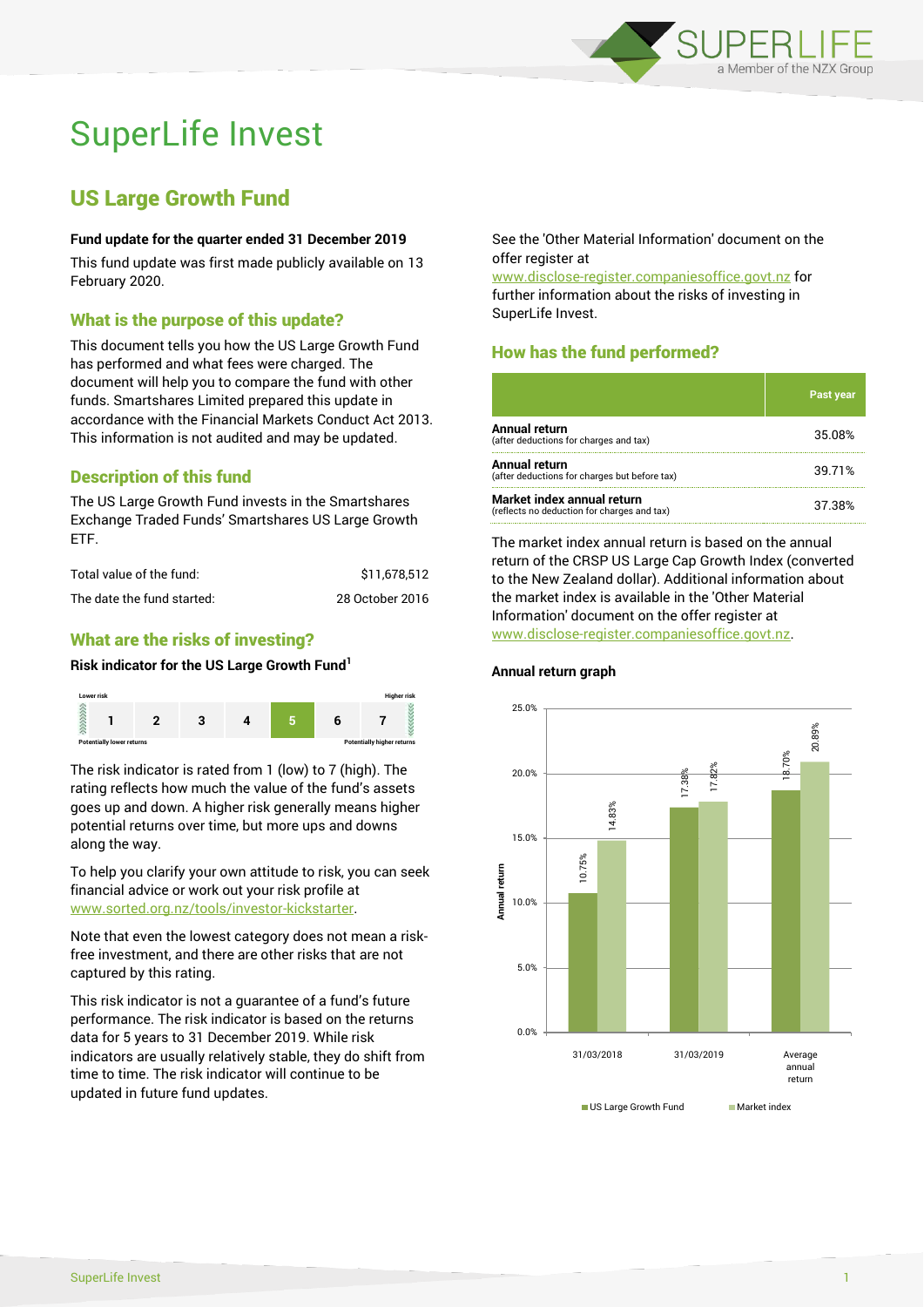

This shows the return after fund charges and tax for each year ending 31 March since the fund started. The last bar shows the average annual return since the fund started, up to 31 December 2019.

**Important:** This does not tell you how the fund will perform in the future.

Returns in this update are after tax at the highest prescribed investor rate (PIR) of tax for an individual New Zealand resident. Your tax may be lower.

## What fees are investors charged?

Investors in the US Large Growth Fund are charged fund charges. In the year to 31 March 2019 these were:

|                                                       | % per annum of fund's<br>net asset value |  |
|-------------------------------------------------------|------------------------------------------|--|
| <b>Total fund charges</b>                             | 0.47%                                    |  |
| Which are made up of:                                 |                                          |  |
| <b>Total management and administration</b><br>charges | 0.47%                                    |  |
| Including:                                            |                                          |  |
| Manager's basic fee                                   | 0.39%                                    |  |
| Other management and<br>administration charges        | 0.08%                                    |  |
| <b>Other charges</b>                                  | Dollar amount per investor               |  |
| Administration fee                                    | \$12 per annum                           |  |

Investors may also be charged individual action fees for specific actions or decisions (for example, if an investor has a financial adviser and has agreed to pay a fee to the adviser for providing financial advice). See the Product Disclosure Statement for SuperLife Invest for more information about those fees.

Small differences in fees and charges can have a big impact on your investment over the long term.

GST is included in the fund charges set out above.

## Example of how this applies to an investor

Jess had \$10,000 in the fund and did not make any further contributions. At the end of the year, Jess received a return after fund charges were deducted of \$3,508 (that is 35.08% of her initial \$10,000). Jess paid other charges of \$12. This gives Jess a total return after tax of \$3,496 for the year.

#### What does the fund invest in?

#### **Actual investment mix**

This shows the types of assets that the fund invests in.



#### **Target investment mix**

This shows the mix of assets that the fund generally intends to invest in.

| <b>Asset Category</b>        | <b>Target asset mix</b> |
|------------------------------|-------------------------|
| Cash and cash equivalents    | 1.00%                   |
| New Zealand fixed interest   |                         |
| International fixed interest |                         |
| Australasian equities        |                         |
| International equities       | 99.00%                  |
| Listed property              |                         |
| Unlisted property            |                         |
| Commodities                  |                         |
| Other                        |                         |